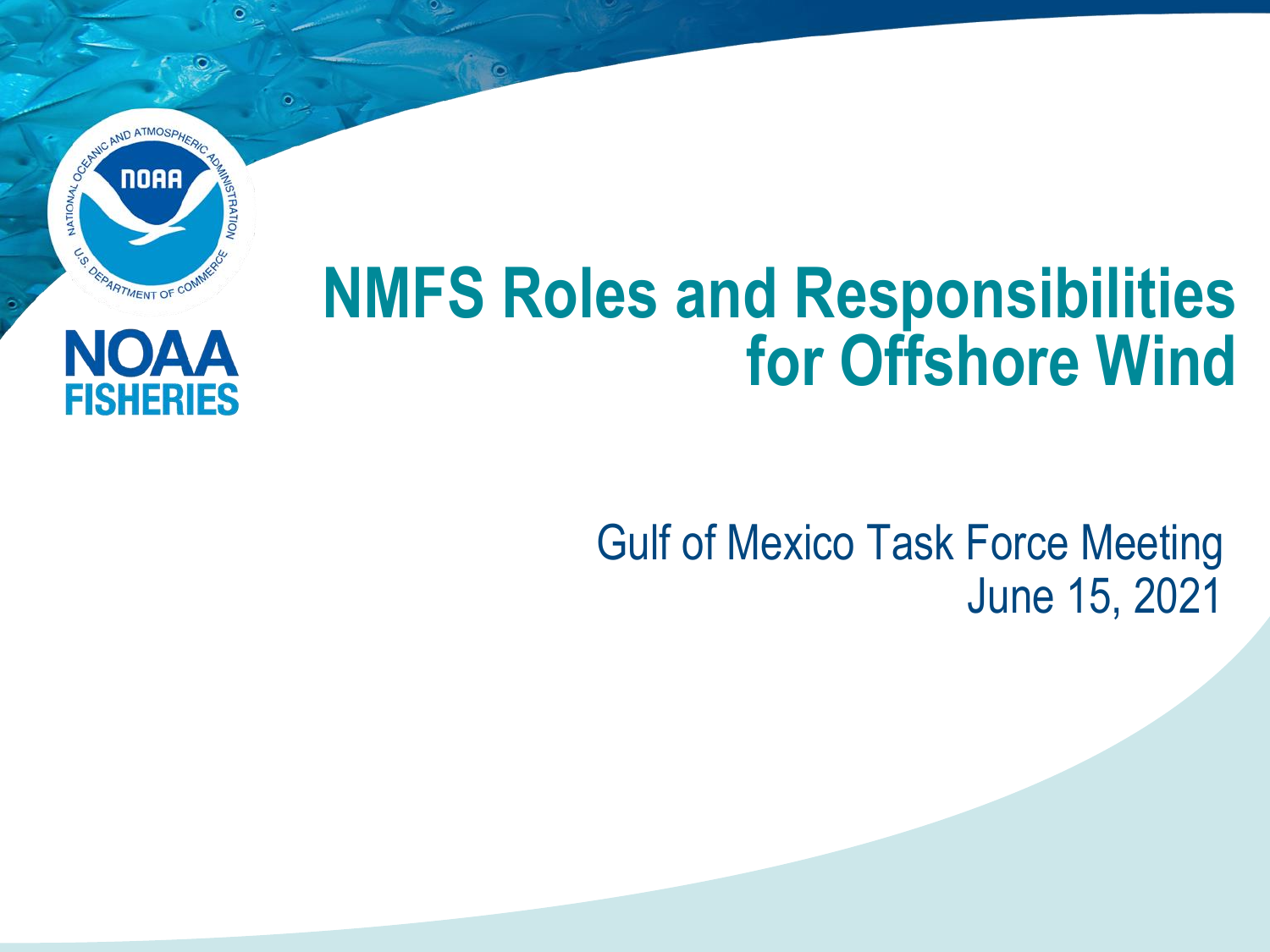# **Our Mission**

**NOAA** - Science, Service, Stewardship **NMFS** - Responsible for the stewardship of the nation's ocean resources and their habitat. We provide vital services for the nation: productive and sustainable fisheries, safe sources of seafood, the recovery and conservation of protected resources, and healthy ecosystems - all backed by sound science and an ecosystem-based approach to management.



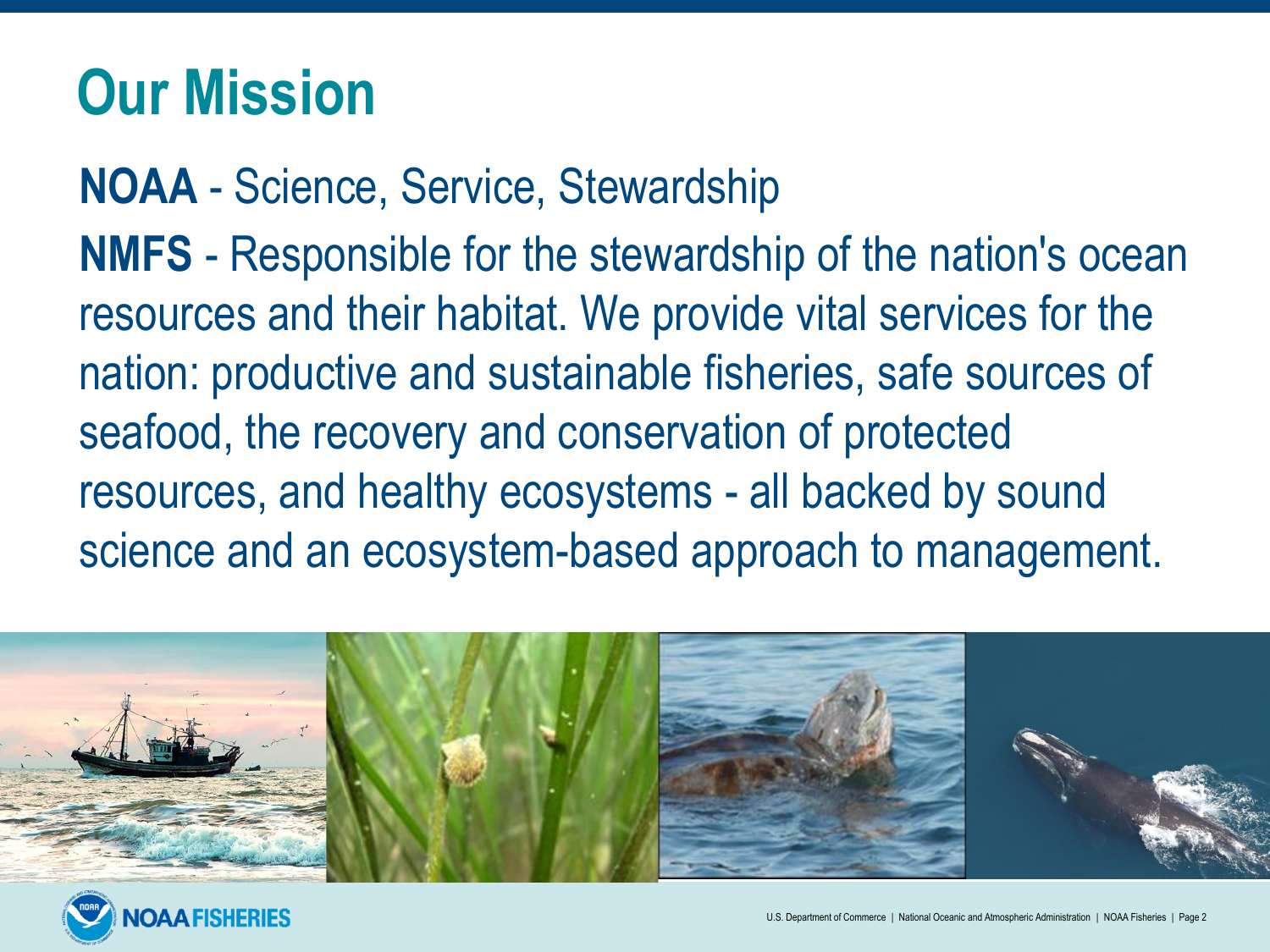### **NOAA Fisheries Southeast Region**



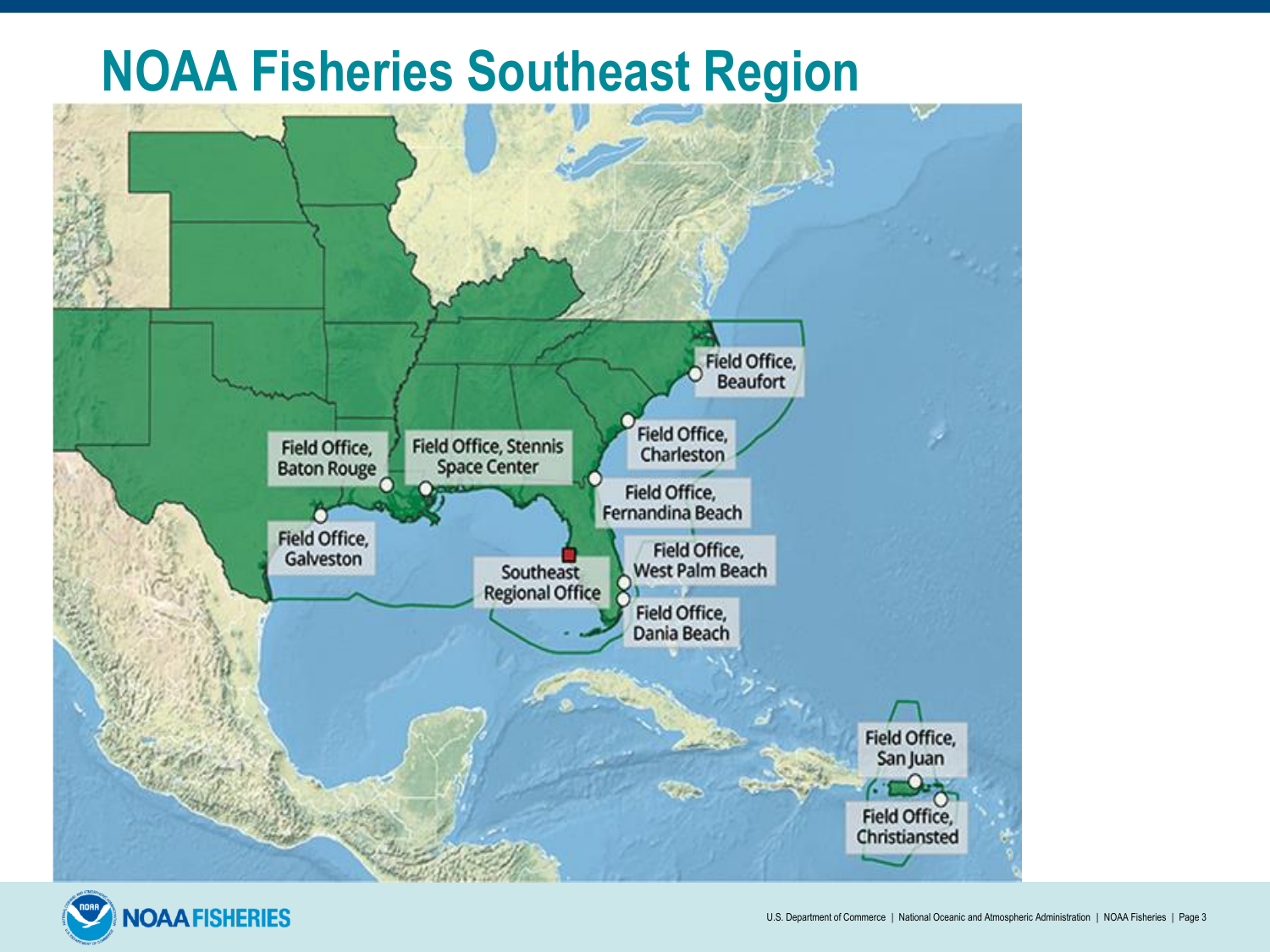## **NOAA Southeast Fisheries Science Center**



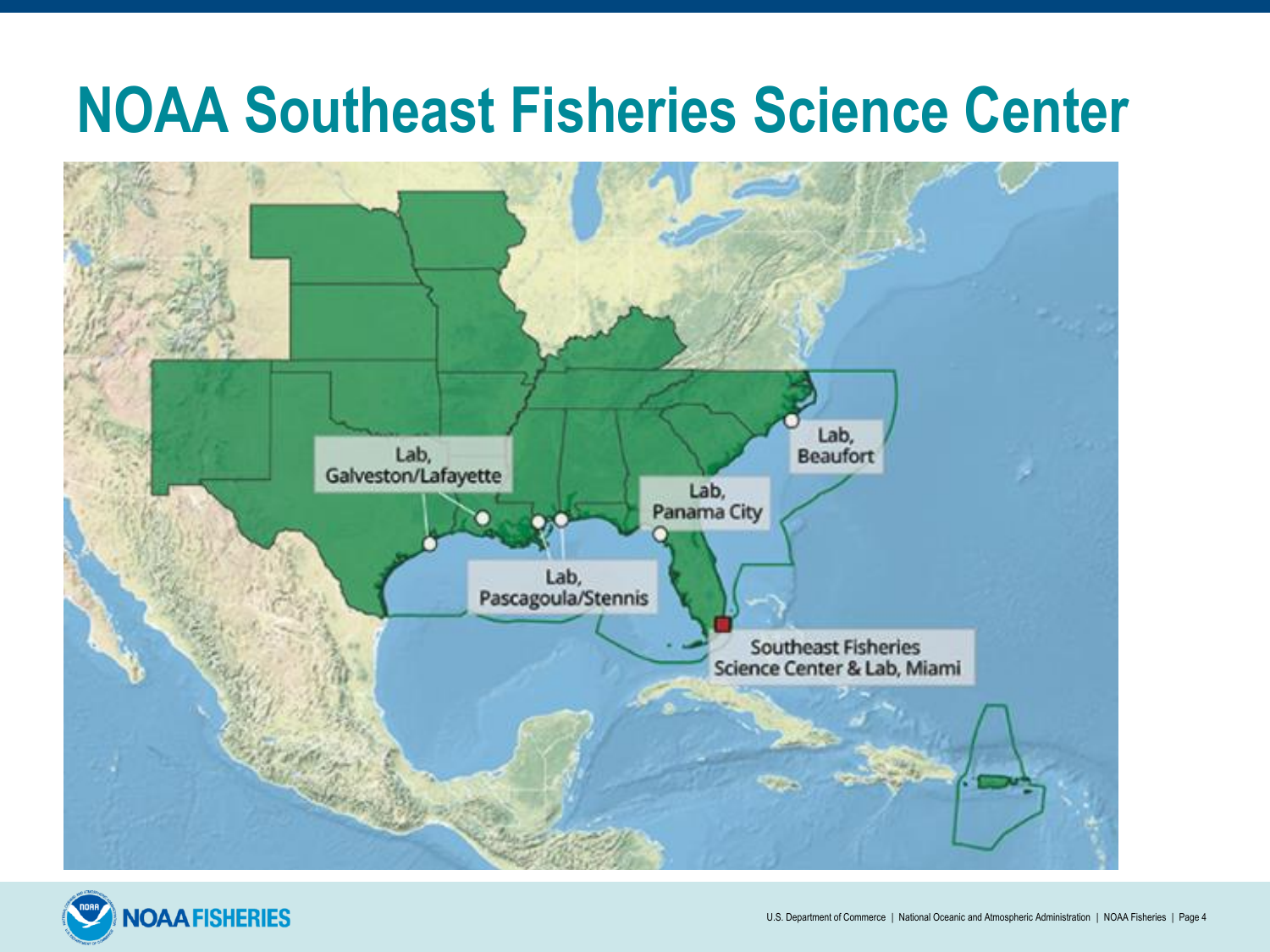# **Roles and Responsibilities Related to Offshore Wind**

NMFS role limited to statutory mandates provided by Congress

#### **Advice, comments, and conservation recommendations**

- National Environmental Policy Act (NEPA): Cooperating and Adopting Agency
- Magnuson-Stevens Fishery Conservation and Management Act (MSA)
- Fish and Wildlife Coordination Act (FWCA)

#### **Biological Opinion**

- Endangered Species Act (ESA)
- **Incidental Take Authorization** 
	- Marine Mammal Protection Act (MMPA)

### **Interagency Coordination and Streamlining Requirements**

• Title 41 of Fixing America's Surface Transport Act (FAST-41)

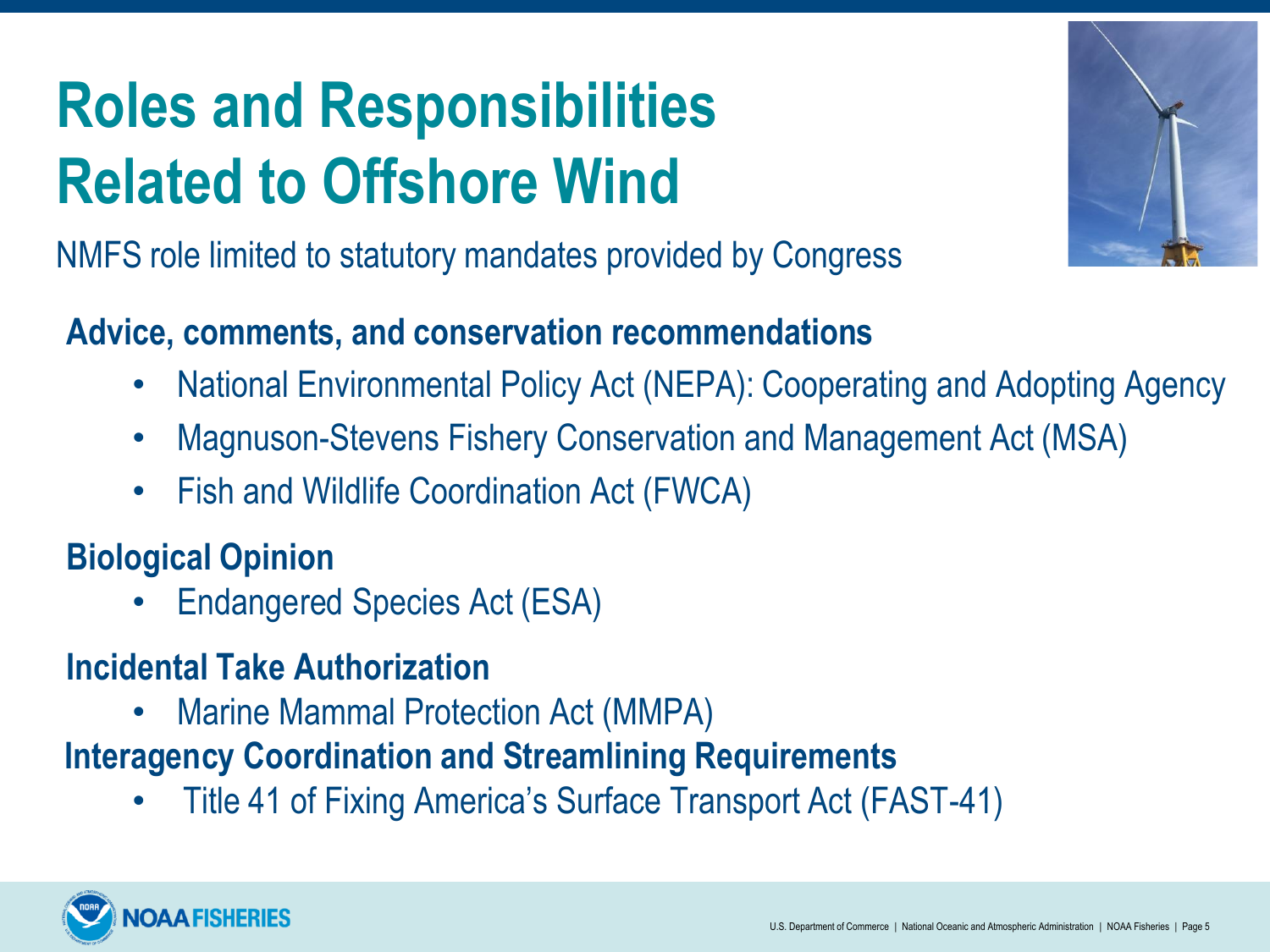# **NEPA and Offshore Wind**

### **Cooperating agency under NEPA**



- Evaluate the Purpose and Need of the action to ensure it considers NOAA trust resources
- Evaluate whether the range of alternatives are developed to consider the impacts to NOAA trust resources
- Advise BOEM on the level of analysis to ensure that impacts to the fishing industry and marine trust resources are fully considered

### **Adopting agency under MMPA**

If deemed sufficient to do so, per CEQ regulations, we will rely on and adopt BOEM's Final EIS to satisfy our independent legal obligations to prepare an adequate and sufficient analysis under NEPA in support of issuing an ITA.

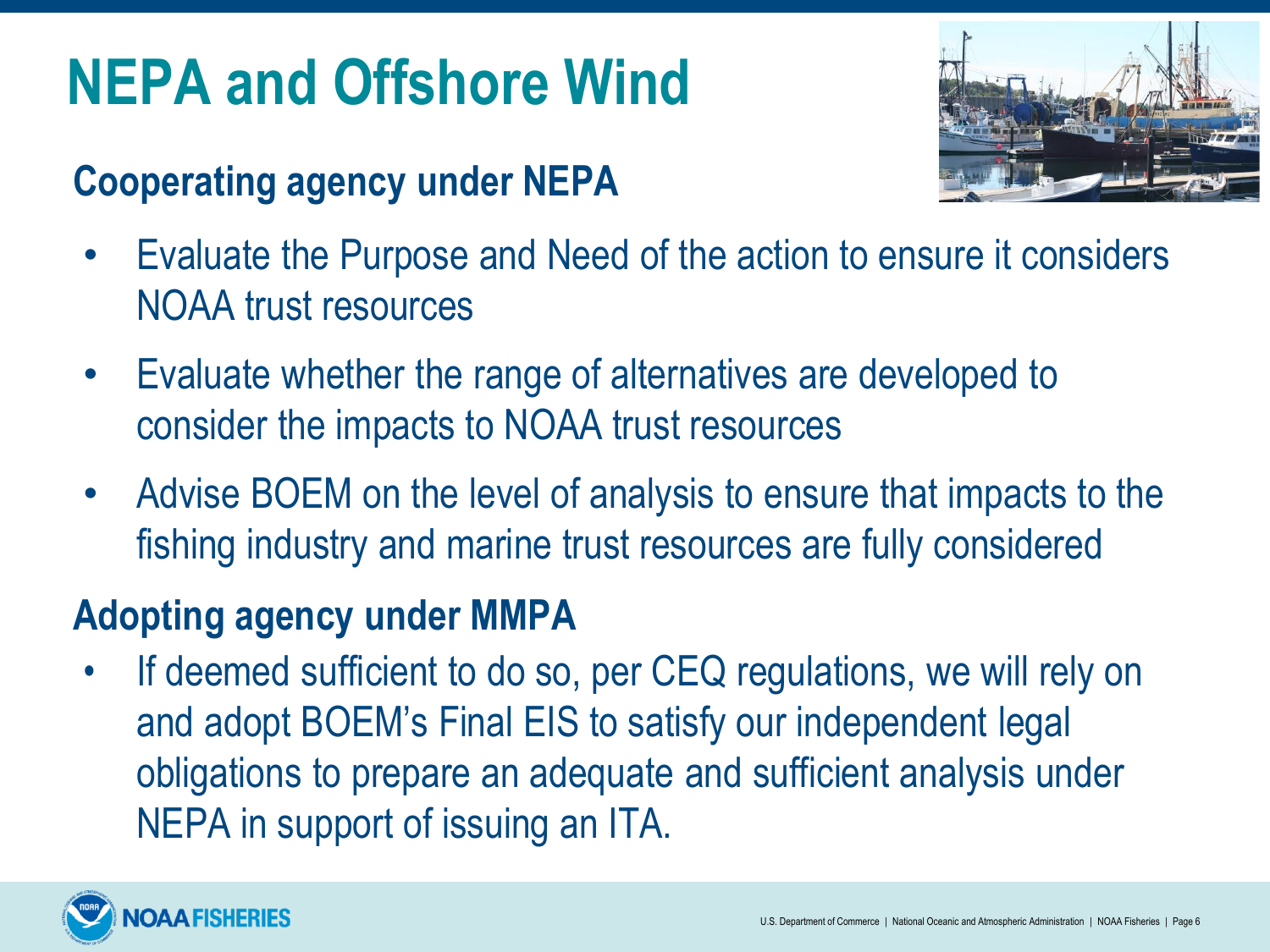# **Magnuson-Stevens Fishery Conservation & Management Act**

The MSA establishes a national program to:

- Promote domestic commercial and recreational fishing
- Promote the protection of habitats essential to fishery resources

NMFS's strategic goals in implementing the MSA include maximizing fishing opportunities while ensuring the sustainability of fisheries and fishing communities

> [EFH Species in NOAA's Southeast Region](https://www.fisheries.noaa.gov/species-directory?title=&species_category=any®ions=1000001121&items_per_page=25&sort=) [EFH Mapper Tool](https://www.habitat.noaa.gov/application/efhmapper/index.html)



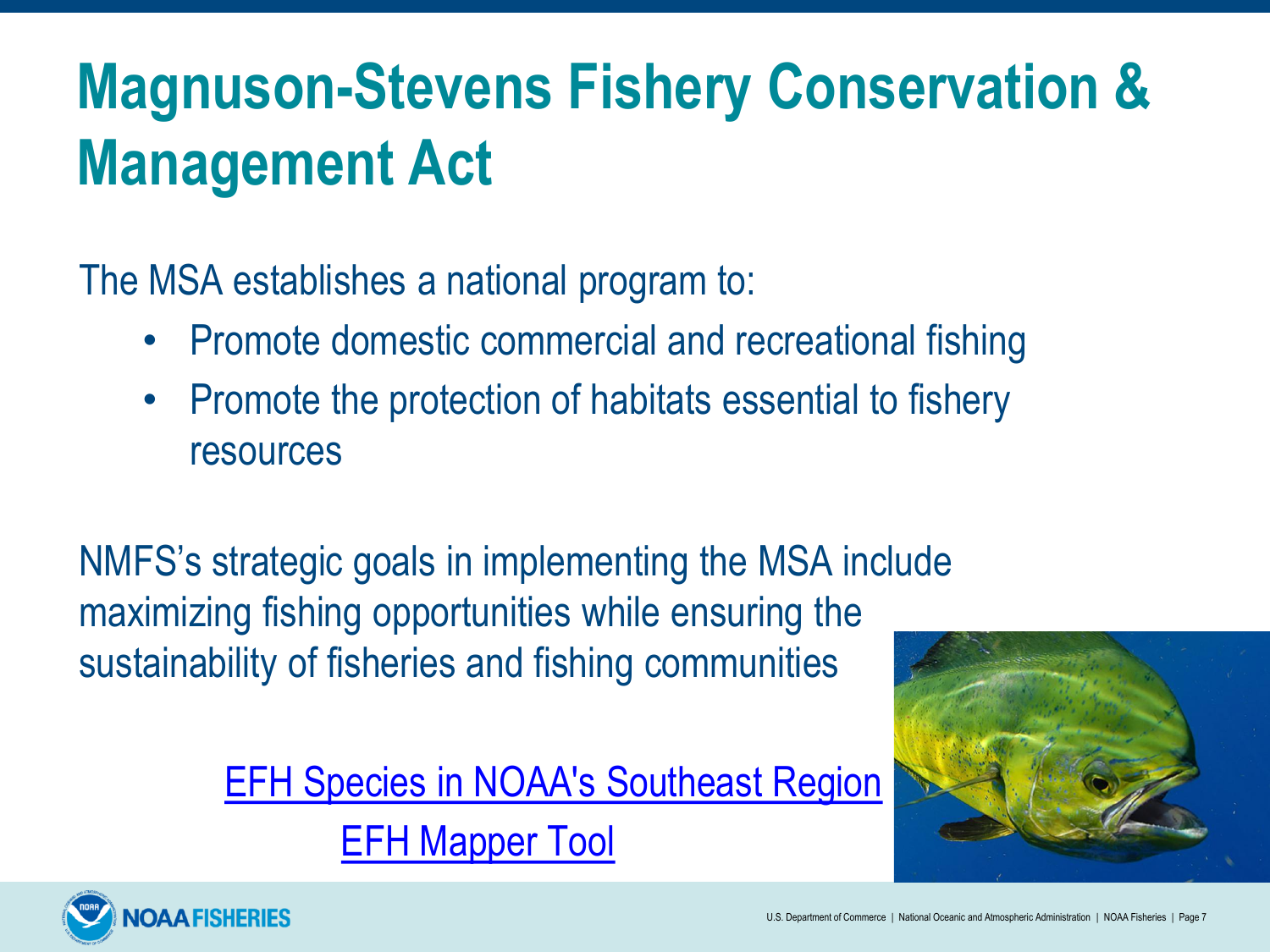# **MSA Sec. 305(b): Essential Fish Habitat**

- Federal Agencies must consult with NMFS on any action or proposed action that may adversely affect Essential Fish Habitat (EFH)
- **EFH** is defined as waters and substrate necessary to federally managed fish for:
	- spawning
	- breeding
	- feeding, or
	- growth to maturity
- **EFH is designated in Fishery Management Plans** adopted by regional Fishery Management Councils (and NMFS for highly migratory species)



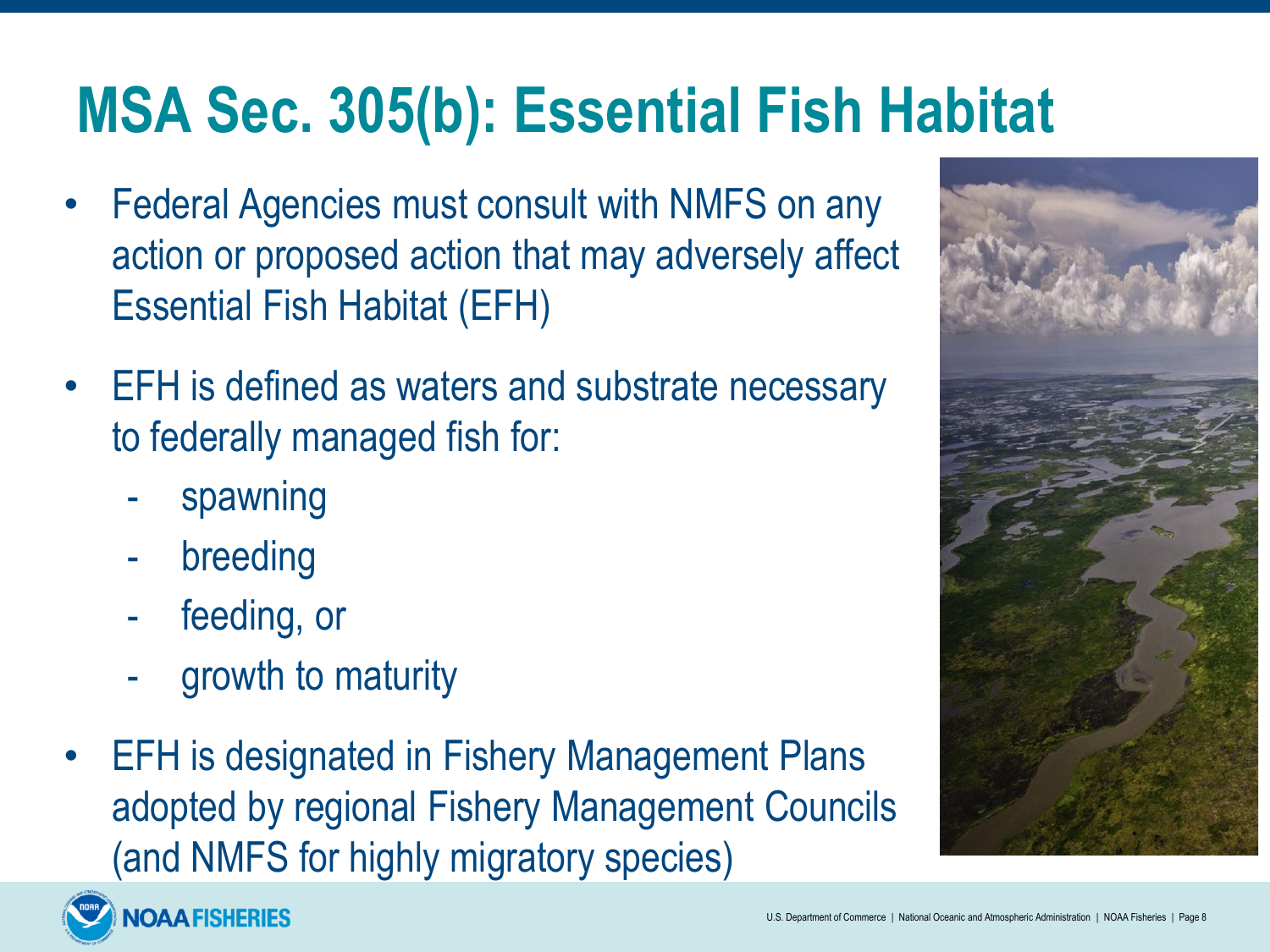## **EFH Consultation**



### **Federal action agency notifies NMFS of a proposed activity that may adversely affect EFH and submits an EFH Assessment**

• NMFS determines the EFH Assessment is complete and initiates EFH consultation

### **NMFS reviews the complete EFH Assessment**

- Provides EFH Conservation Recommendations in 30-60 days
- Recommendations to avoid, minimize, or offset the adverse effect

### **Action agency responds in writing to NMFS within 30 days**

• Describes measures to be implemented to address impacts, or explanation of why recommendations not followed

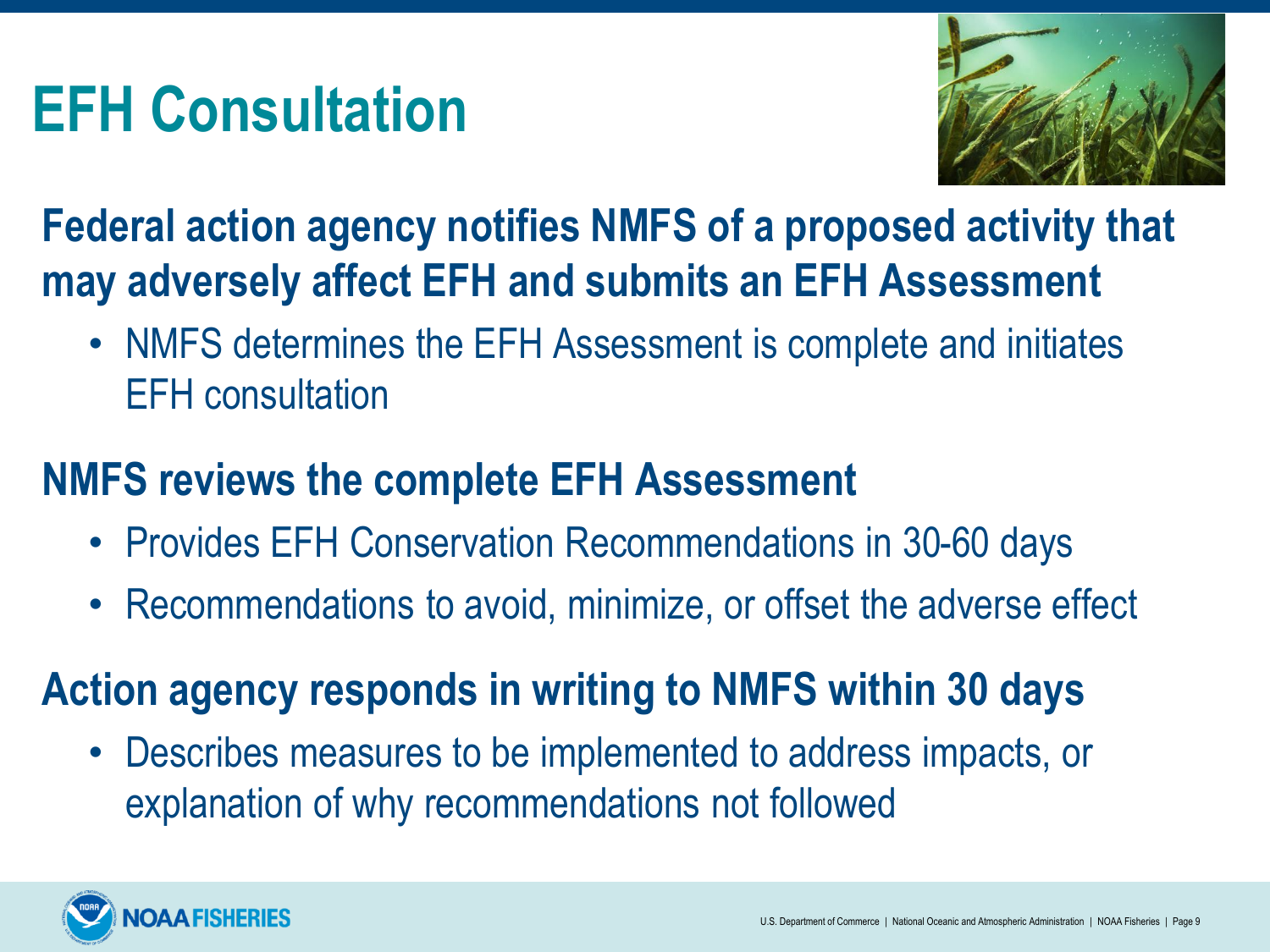## **Fish and Wildlife Coordination Act**

- Requires federal agencies to consult when a proposed action modifies any natural stream or body of water
- Federal agencies must consider effects on fish and wildlife and provide for improvement of these resources
- Consultation is done concurrently with the EFH consultation and no assessment is required
- NMFS evaluates effects and make recommendations
- Action agency response to recommendations not mandated





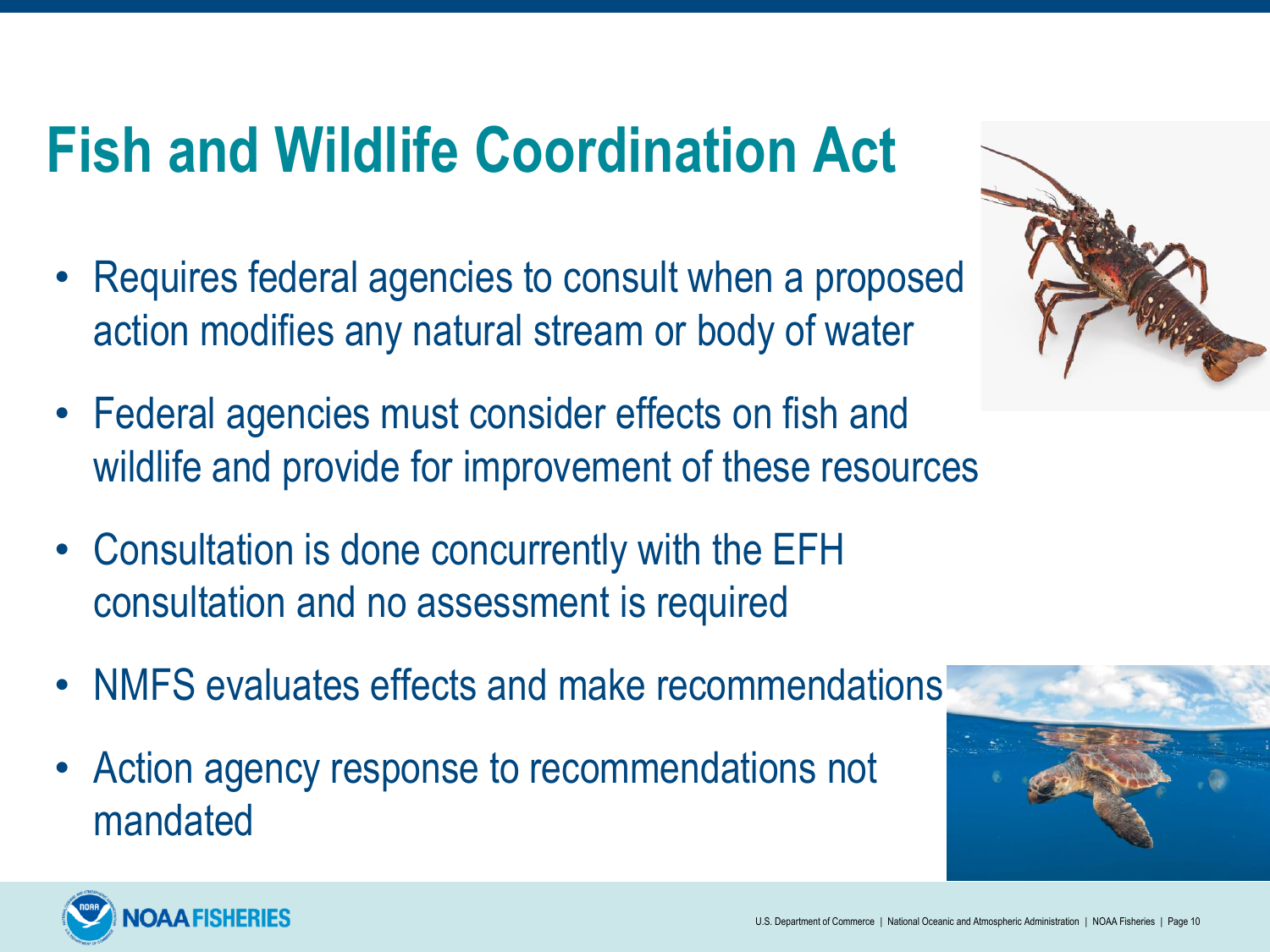# **Endangered Species Act Relevant Provisions**



Federal agencies shall utilize their authorities in furtherance of the purposes of this Act by carrying out programs for the conservation of listed endangered and threatened species.

#### **Section 7(a)(2) – Interagency Cooperation**

Each Federal agency shall, in consultation with the Secretary, ensure that any action authorized, funded, or carried out by such agency ('agency action') is not likely to jeopardize the continued existence of any endangered species or threatened species or result in the destruction or adverse modification of critical habitat

#### **Section 9 – Take Prohibitions**

It is unlawful for any person to take, possess, sell, deliver, carry, transport, or ship endangered species of fish or wildlife





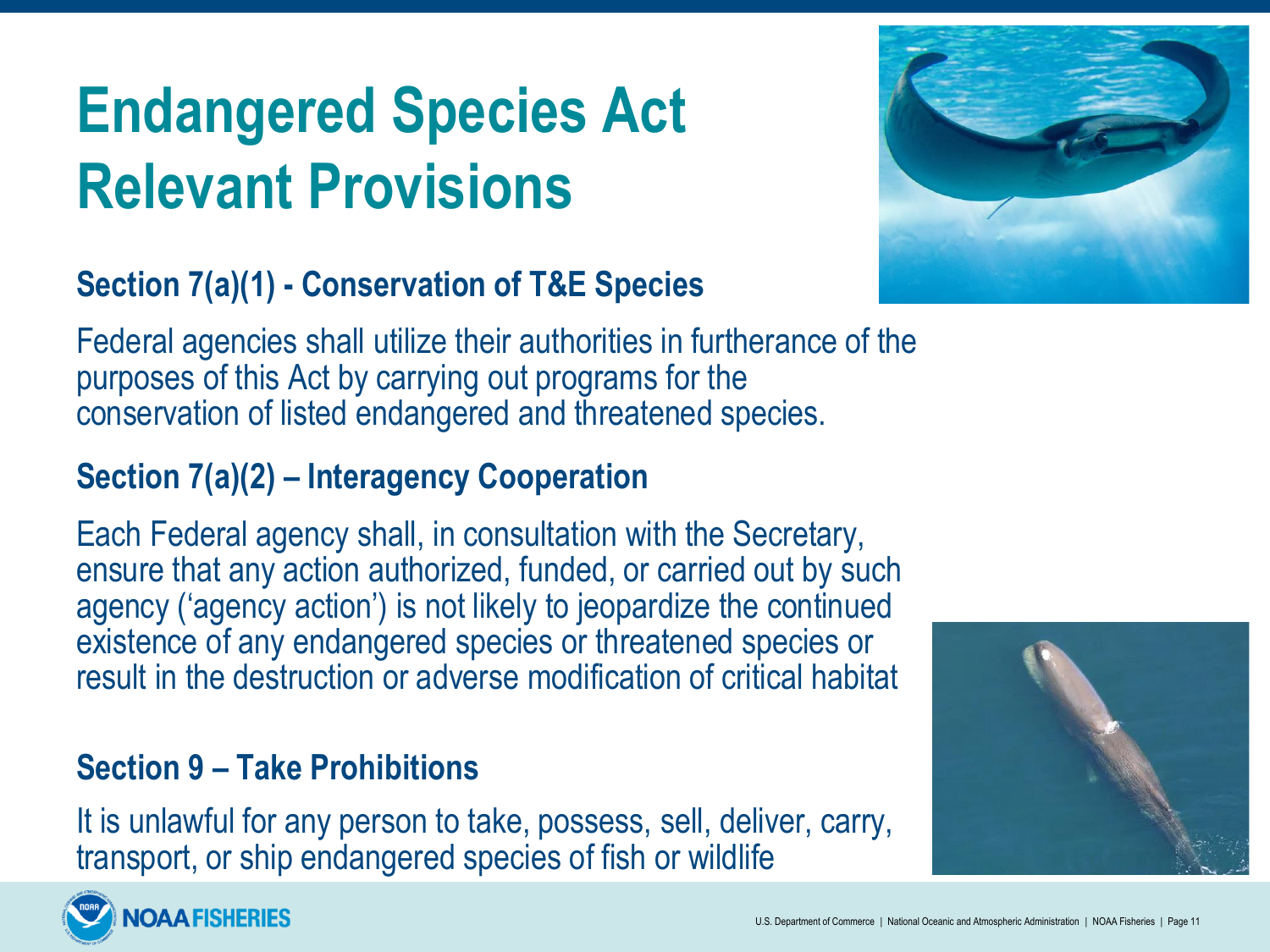# **ESA Section 7 Consultation**



**Informal consultations:** occur when a project may affect, but is not likely to adversely affect a threatened or endangered species or critical habitat

**Formal consultations:** are required when a proposed project may affect and is likely to adversely affect a threatened or endangered species or critical habitat

**Consultation initiation** - initiated by federal action agency with written request and complete initiation package (including a Biological Assessment if appropriate)

- Description of action and action area
- ESA-listed species/critical habitat affected
- Conclusions about effects (supported by best scientific data available)
- May include measures to minimize/monitor impacts of activity

NMFS responds to BA with a Biological Opinion (within 135 days of receipt of a complete consultation package)



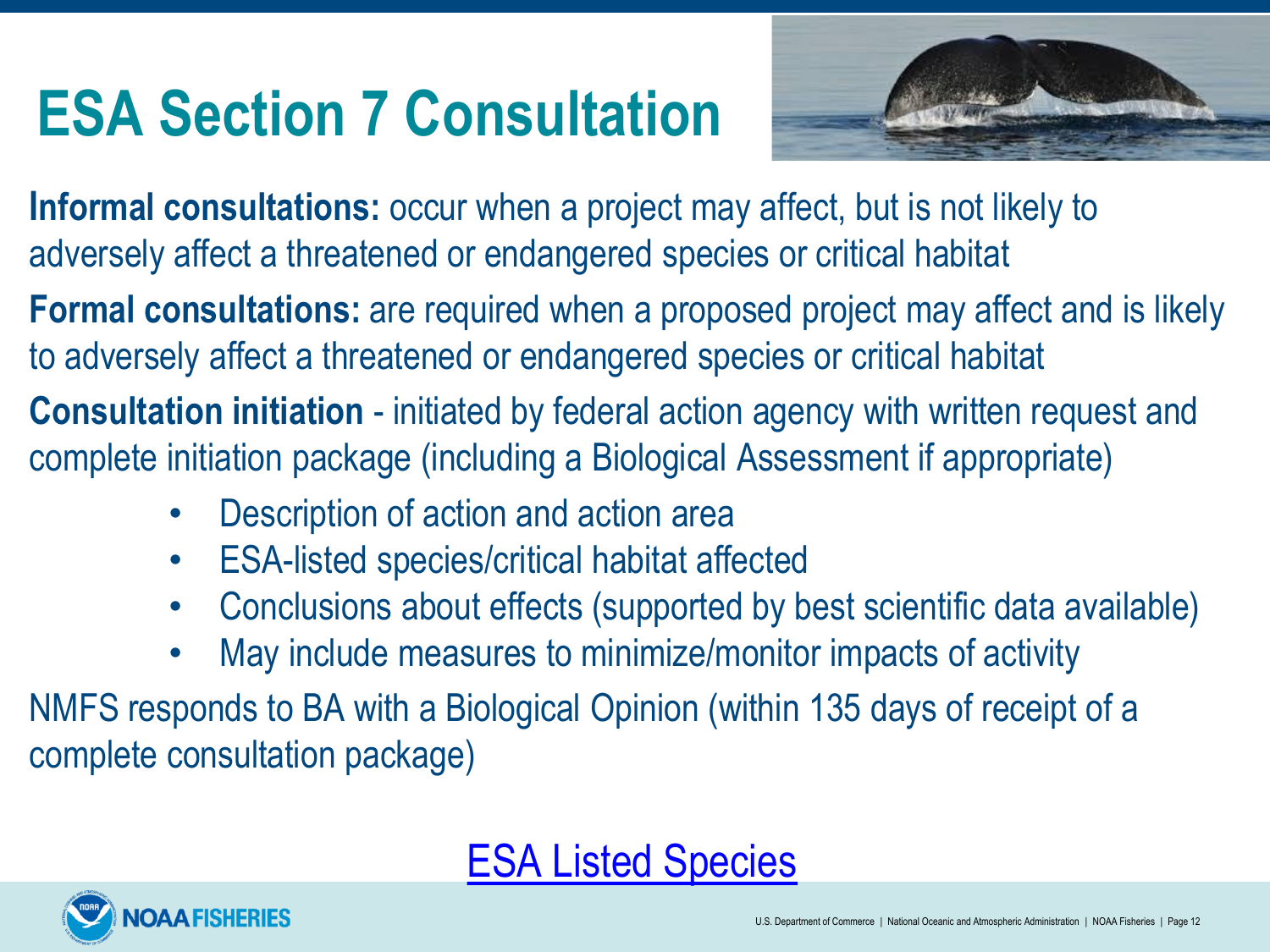# **ESA Section 7 Consultation**



**The Biological Opinion is comprehensive (note: Biological Opinions only for formal consultations):** 

- Cover entire life of project (construction/operation/decommissioning)
- All federal actions associated with a single project are considered
- May include Incidental Take Statement with mandatory Reasonable and Prudent Measures and Terms and Conditions
- Summarizes the effects of a Federal "action" on ESA-listed species and/or designated critical habitat
- Represents the opinion of NMFS considering technical, legal, and policy issues related to the action
- Provides NMFS conclusion on whether or not the action is likely to jeopardize the continued existence of an ESA-listed species or destroy or adversely modify critical habitat.

**AA FISHERIES**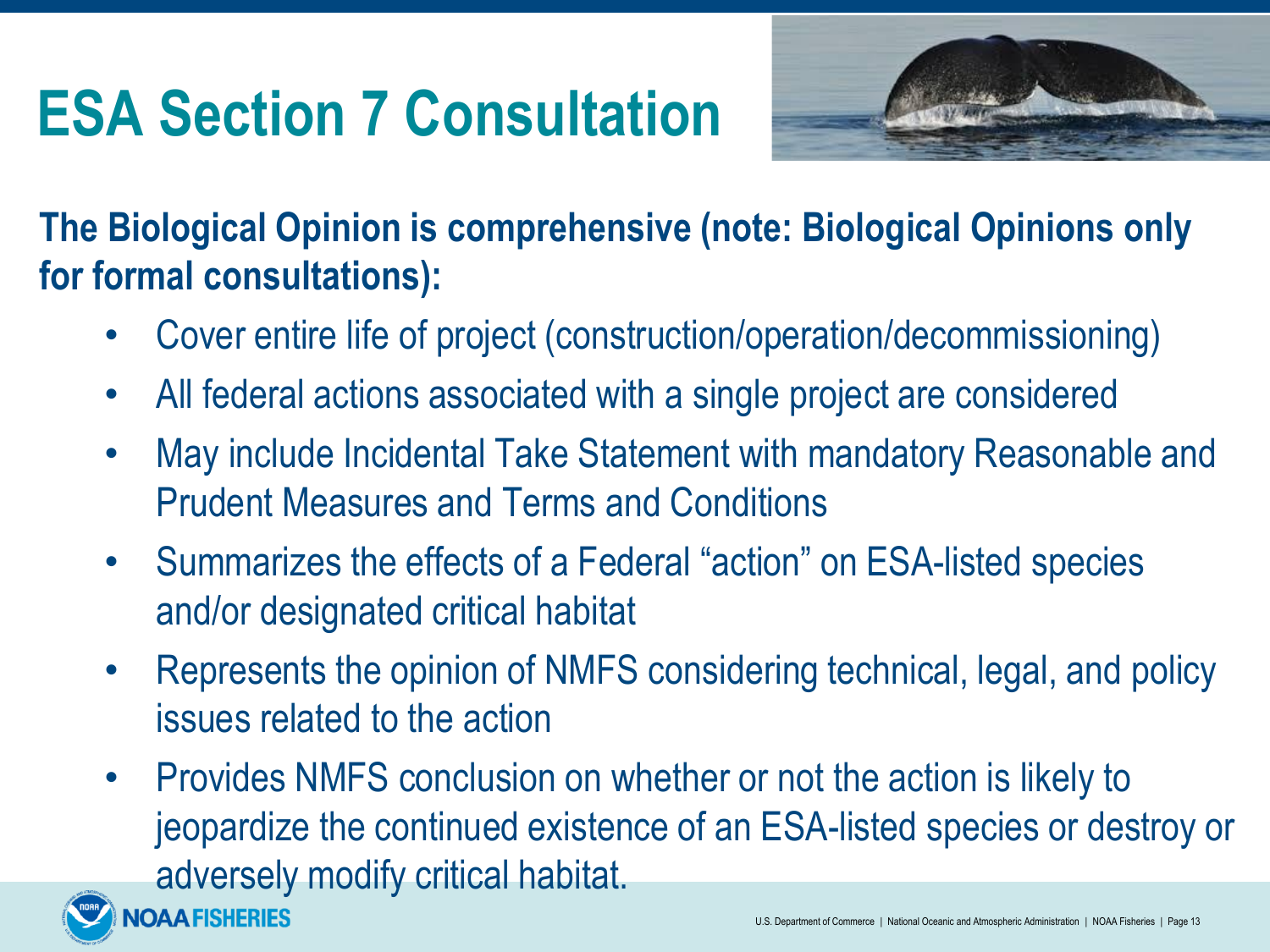## **Marine Mammal Protection Act**



- The Marine Mammal Protection Act (MMPA) establishes a general moratorium and prohibition on take of all marine mammals.
- However, the MMPA set up system of exemptions and permitting authorities that does allow for take in certain situations, including incidental take authorizations (ITAs).
- ITAs do not authorize the activity; they authorize the take of marine mammals incidental to the activity.
- NMFS must make certain findings to issue an ITA; ITAs must include mitigation, monitoring, and reporting requirements.
- ITA applications are reviewed and issued by the Office of Protected Resources (OPR) in Silver Spring, MD.
- SERO provides technical assistance to applicant and OPR.

[Marine Mammal Protection Act: Resources](https://www.fisheries.noaa.gov/topic/marine-mammal-protection)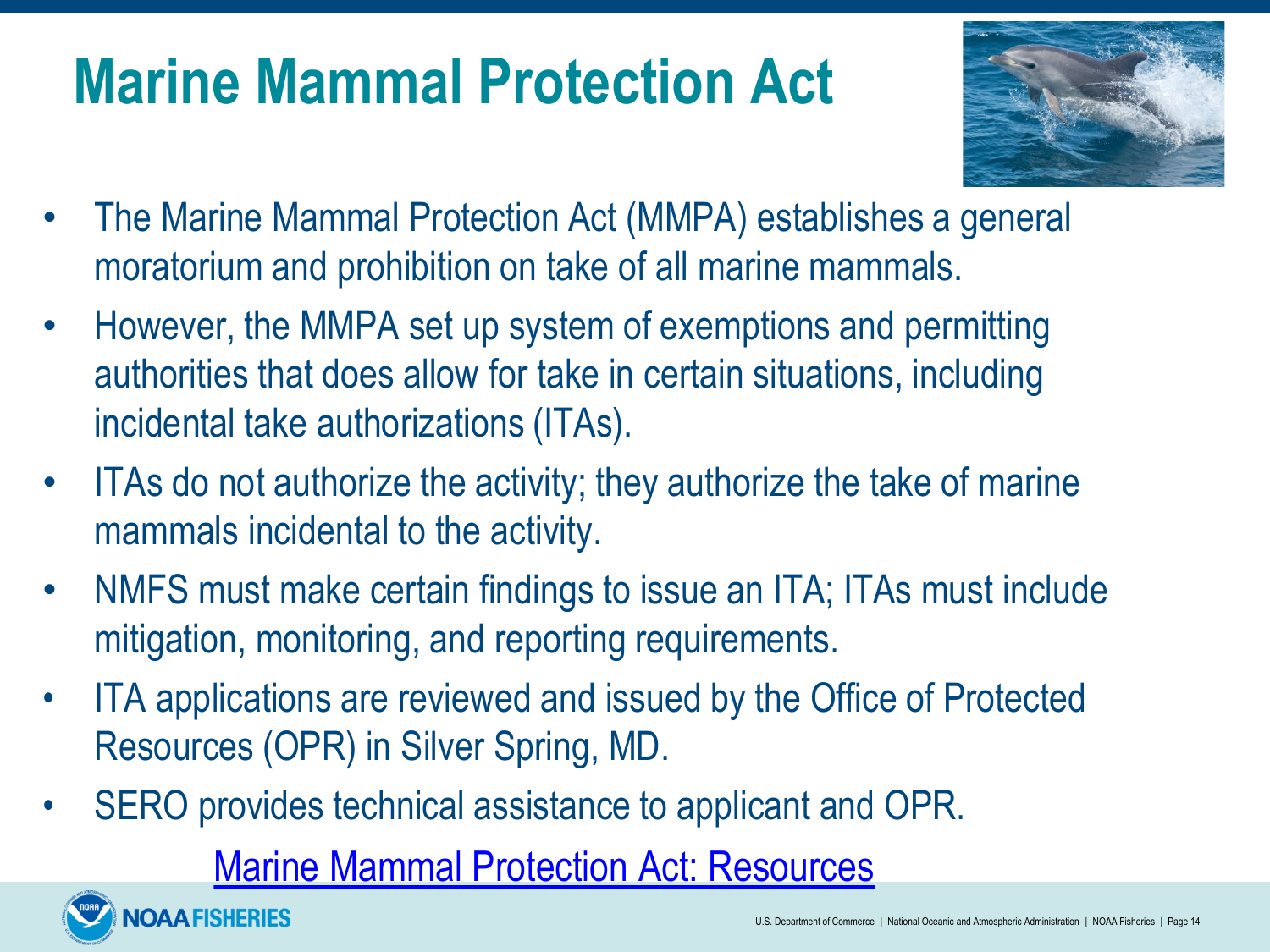# **MMPA Incidental Take Authorization**



- Issued for activities that result in take of *any* marine mammal species (not just ESAlisted) incidental to otherwise lawful activity
- Two types of authorizations:

#### **Incidental Harassment Authorization (IHA)**

- valid for up to 1 year, limited to Level A and Level B harassment
- requires one 30-day public comment period
- for offshore wind, approx 12 month process to integrate with ESA and NEPA schedules

#### **Letter of Authorization (LOA)**

- valid for up to 5 years
- requires rulemaking on the part of NMFS and two 30-day public comment periods
- 12 -18 month process

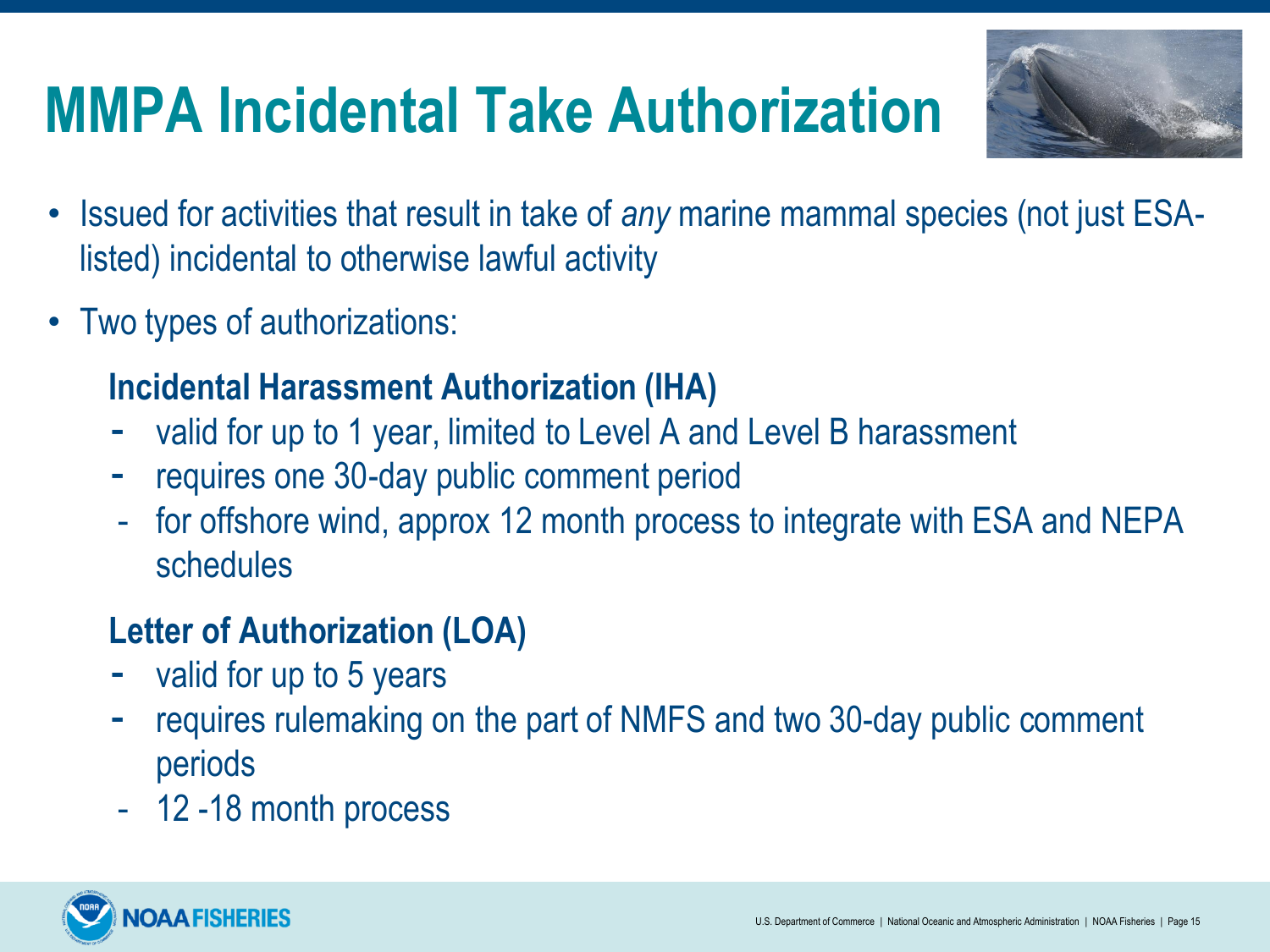# **MMPA Incidental Take Authorization**

- Issuance of an ITA is a major Federal action triggering NEPA and ESA compliance.
- NMFS Office of Protected Resources (OPR) would be a co-action agency on the Biological Opinion
	- Consultation requests from BOEM and NMFS must align in terms of project description, analyses, and schedule.
	- NMFS and BOEM are held to same Terms and Conditions.
- NMFS may adopt BOEM's EIS if deemed sufficient. NMFS may also be a cosignatory on ROD.
- FAST-41 Scheduling will require significant coordination with OPR and SERO PRD to ensure MMPA, ESA, and NEPA alignment.



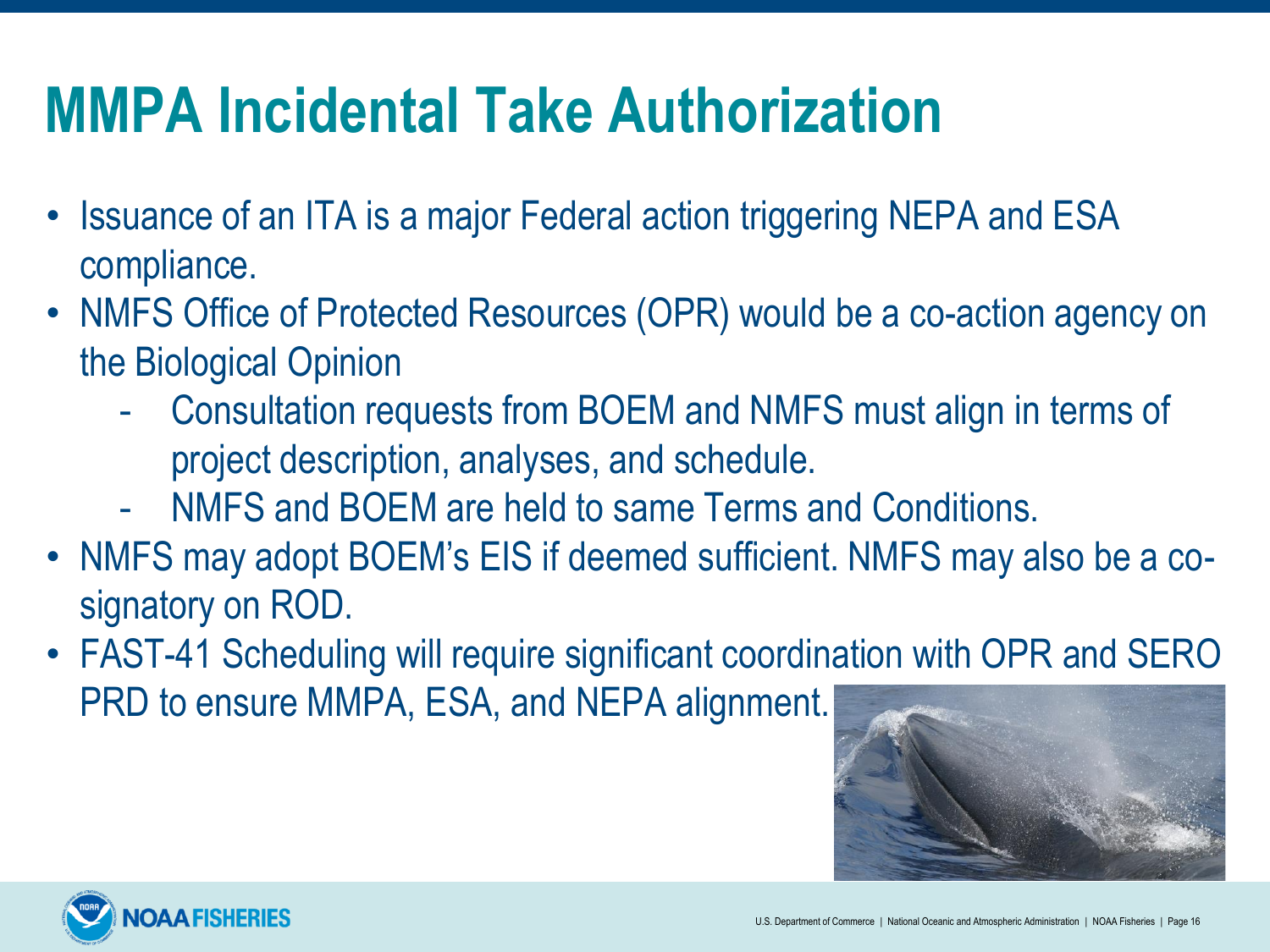# **FAST-41 Coordination**



- Title 41 of Fixing America's Surface Act (FAST-41) established mandates to promote interagency coordination
- Established Federal Permitting Improvement Steering Council (FPISC)
- Project sponsors submit initiation notice to be covered under FAST-41
- Lead federal agency must coordinate the development of an interagency coordinated project plan (CPP) that outlines roles, responsibilities, and timelines for authorizations/consultations, quarterly updates
- Permitting timelines posted to a public-facing website, the Permitting Dashboard ([permits.performance.gov\)](http://permits.performance.gov)
- Our implementation of FAST-41 requires coordination across divisions to ensure alignment of ESA, EFH, and MMPA related actions
- Established timing requirements for certain actions (posting of CPP, updates to completion dates, extension of milestones)